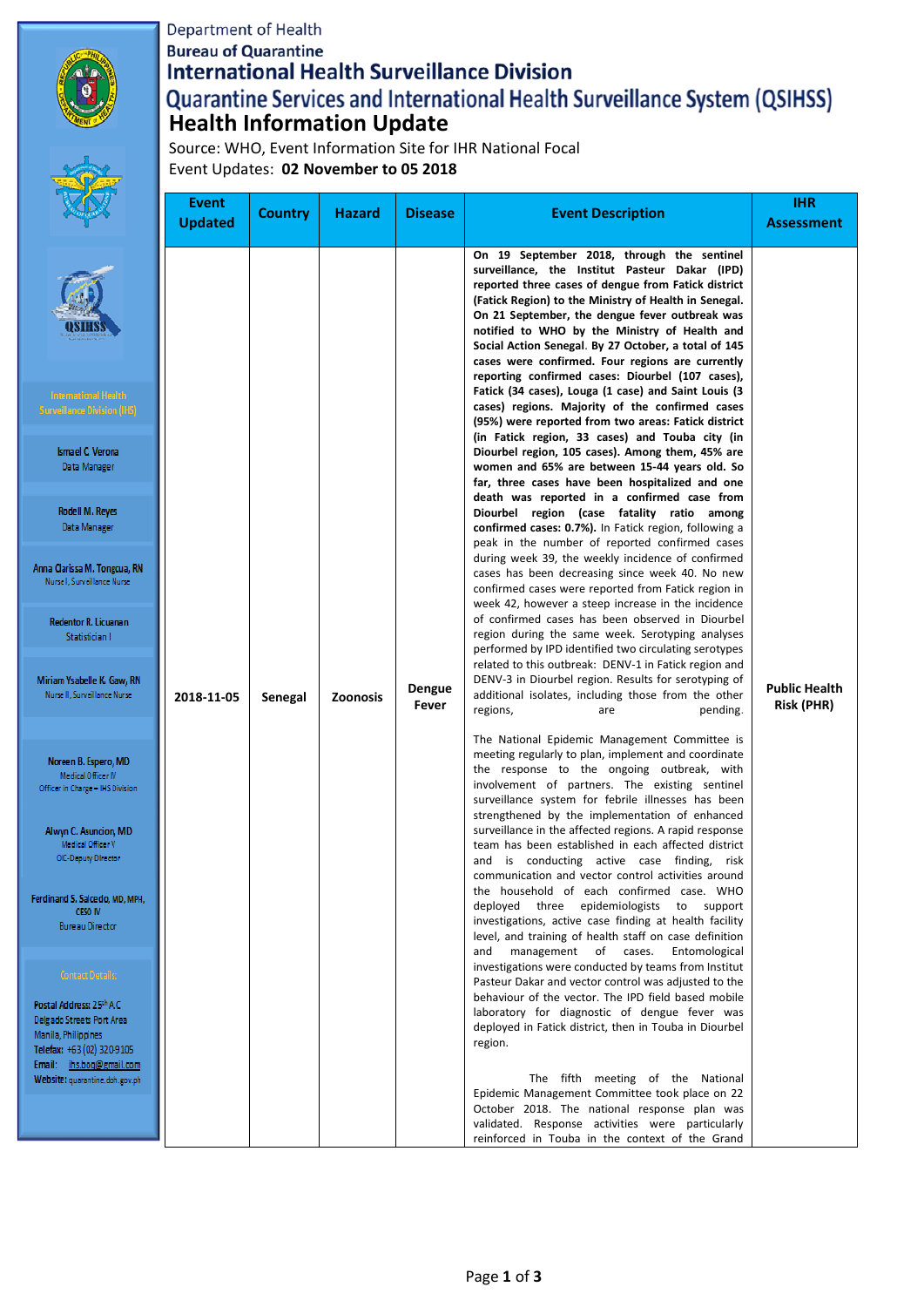## Department of Health

## **Bureau of Quarantine International Health Surveillance Division** Quarantine Services and International Health Surveillance System (QSIHSS)

|  |  | Magal. Surveillance is being strengthened in health<br>structures with the implementation of dengue fact<br>sheets and notification forms. The WHO Stop-Team<br>providing<br>technical<br>are<br>support<br>for<br>case<br>investigation.<br>Laboratory<br>capacity<br>is<br>being<br>strengthened with establishment of blood collection<br>kits for suspected cases. Community actors are being<br>mobilized to destroy vector larvae, and in-home<br>spraying is taking place in dengue affected areas by<br>the Diourbel Regional Hygiene Brigade. General<br>spraying of potential larval breeding areas is being<br>carried out in the city of Touba. Community actors<br>are being mobilized in awareness-raising activities.<br>The risk of regional spread of dengue fever is also<br>increased by the organization of the Grand Magal of<br>Touba. Moreover, Fatick region borders Gambia,<br>while Saint Louis region borders Mauritania,<br>therefore regional expansion of the outbreak is<br>plausible. WHO is assessing the risk as high at<br>national level, moderate at regional level and low                                                                                                                                                                                                                                                                                                                                                                                                                                                                                                                                                                                                                                                                                                                                                                                                                                                        |
|--|--|-------------------------------------------------------------------------------------------------------------------------------------------------------------------------------------------------------------------------------------------------------------------------------------------------------------------------------------------------------------------------------------------------------------------------------------------------------------------------------------------------------------------------------------------------------------------------------------------------------------------------------------------------------------------------------------------------------------------------------------------------------------------------------------------------------------------------------------------------------------------------------------------------------------------------------------------------------------------------------------------------------------------------------------------------------------------------------------------------------------------------------------------------------------------------------------------------------------------------------------------------------------------------------------------------------------------------------------------------------------------------------------------------------------------------------------------------------------------------------------------------------------------------------------------------------------------------------------------------------------------------------------------------------------------------------------------------------------------------------------------------------------------------------------------------------------------------------------------------------------------------------------------------------------------------------------------------------------------------|
|  |  | at global level.<br>There is no specific treatment for dengue fever,<br>therefore, prevention is the most important step to<br>reduce the risk of dengue infection. WHO<br>recommends proper and timely case management of<br>dengue cases. Surveillance should continue to be<br>strengthened within all affected areas and at the<br>national level. Key public health communication<br>messages should continue to be provided to reduce<br>the risk of transmission of dengue in the<br>population. Integrated Vector Management (IVM)<br>activities should additionally be enhanced to remove<br>potential breeding sites, reduce vector populations<br>and minimize individual exposures. This should<br>include both larval and adult vector control strategies<br>(i.e. environmental management and source<br>reduction, and chemical control measures), as well as<br>strategies to protect individuals and households.<br>Where indoor biting occurs, household insecticide<br>aerosol products, mosquito coils or other insecticide<br>vaporizers may also reduce biting activity. Household<br>fixtures such as window and door screens and air-<br>conditioning<br>can<br>also<br>reduce<br>biting.<br>Since<br>the Aedes mosquitoes (the primary vector<br>for<br>transmission) are day-biting mosquitoes, personal<br>protective measures such as use of clothing that<br>minimizes skin exposure during daylight hours is<br>recommended. Repellents may be applied to<br>exposed skin or to clothing. The use of repellents<br>must be in strict accordance with label instructions.<br>Insecticide-treated mosquito nets afford good<br>protection for those who sleep during the day (e.g.<br>infants, the bedridden and night-shift workers), but<br>also during the nights to prevent mosquito bites.<br>WHO does not recommend that any general travel<br>or trade restrictions be applied based on the<br>information available for this event. |